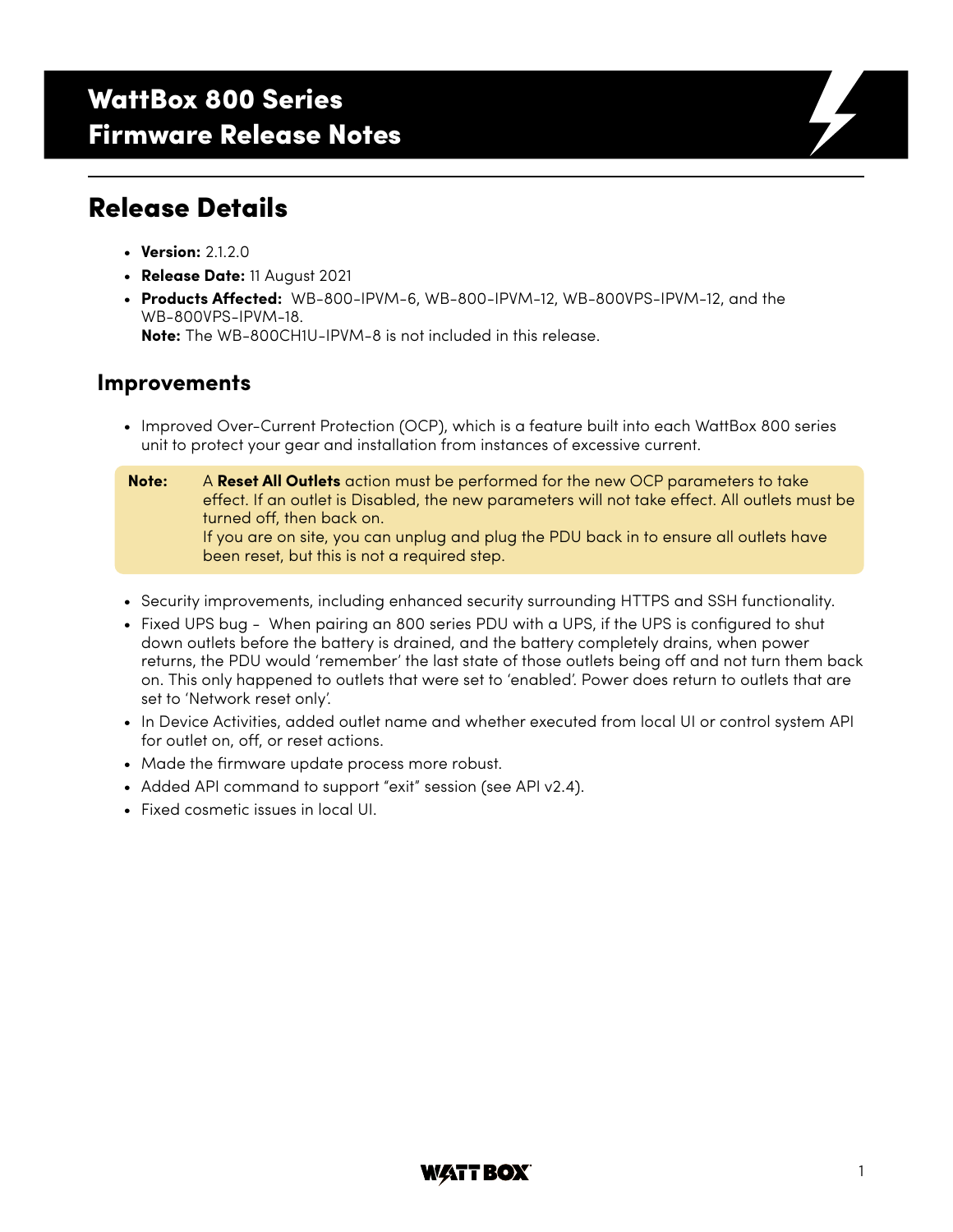# Release Details

- **Version:** 2.0.1.4
- **Release Date:** 14 January 2021
- **Products Affected:** WB-800VPS-IPVM-12, WB-800-IPVM-12, WB-800-IPVM-6, and the WB-800VPS-IPVM-18

### **Improvements**

- Fixed bug causing control system API to fail and not rebind to the port.
- Added control API to enable/disable SDDP broadcasting.
- Several enhancements to web server to account for changes to multi-connection browsers like Chrome or Chromiumbased browser.
- Fix to correct length of username and password login over API.
- Fixed double login when logging in through SSH.
- Added "Successfully logged in!" message to SSH API to make it clear when it is ready for commands.
- Improved HTTPS support.
- Made several cyber security enhancements.
- Reduced the verbosity of debugging messages surrounding UPS detection.
- Modified log export to include uptime and correct hardware info.
- Fixed LED blink irregularly.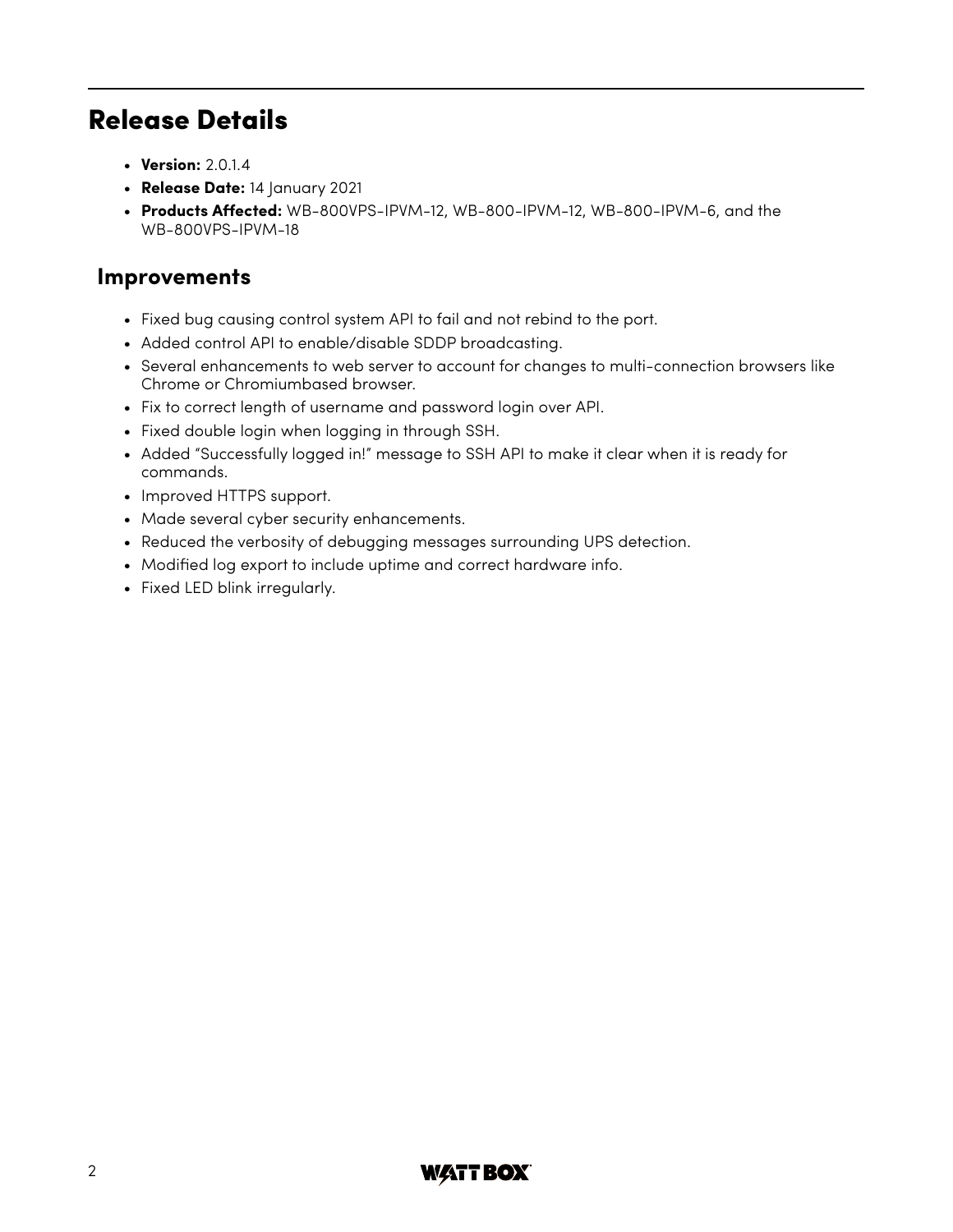### Release Details

- **Version:** 1.2.0.6
- **Release Date**: 06 Feb 20
- **Products Affected:** WB-800VPS-IPVM-12, WB-800VPS-IPVM-18, WB-800-IPVM-6

This update adds required adjustments to comply with the California IoT password law in effect as of the start of 2020.

**Advisory:** This firmware forces a change in your username and password if the defaults (wattbox/wattbox) are still being used.

**Pro tip:** Adjust the username and password on the control systems used with the IP WattBox.

#### **Improvements**

- Updated user accounts and user access to accommodate password law constraints set by California's new IoT security legislation.
- Account Settings no longer accept "&" for username or password.
- Improved the firmware upgrade mechanism as follows:
	- Modified firmware image to have a checksum to verify downloaded firmware.
	- Added model number validation to the firmware to prevent improper use.
	- Added error checking during firmware upgrade to stop interim corruption of the unit as the firmware is applied.
- Improved control system API for outlet settings to handle manual (power-on) delay or configured delay for reset.
- On the local UI, the outlet reset only and disabled treatment now displays correctly.
- On the local UI, disabled outlets can now be restored, and reset displays properly on disabled outlets.
- Adjusted wattage and amperage counters and display per outlet, to prevent anomalous readings and improve overall accuracy.
- Adjusted logic around grouping of outlets for faster outlet resetting.
- Added back reset all API for control system applications, should now work with the latest WattBox drivers.
- Added control API commands for querying ups connection and auto reboot status
- Added hourly check for UPS existence & proper updating to the cloud when disconnected
- Resetting outlets via control system APIs, particularly with concurrence, no longers locks the system.
- Added broadcast for two-way telnet communication; outlet status is now actively reported via control system APIs.
- Polling from the control system now properly updates LAN information when using discovery with SDDP.
- Improved titling for the various WattBox products so that browser tabs uniquely identify WattBox PDU, Wi-Fi WattBox PDU, and WattBox VPS product.